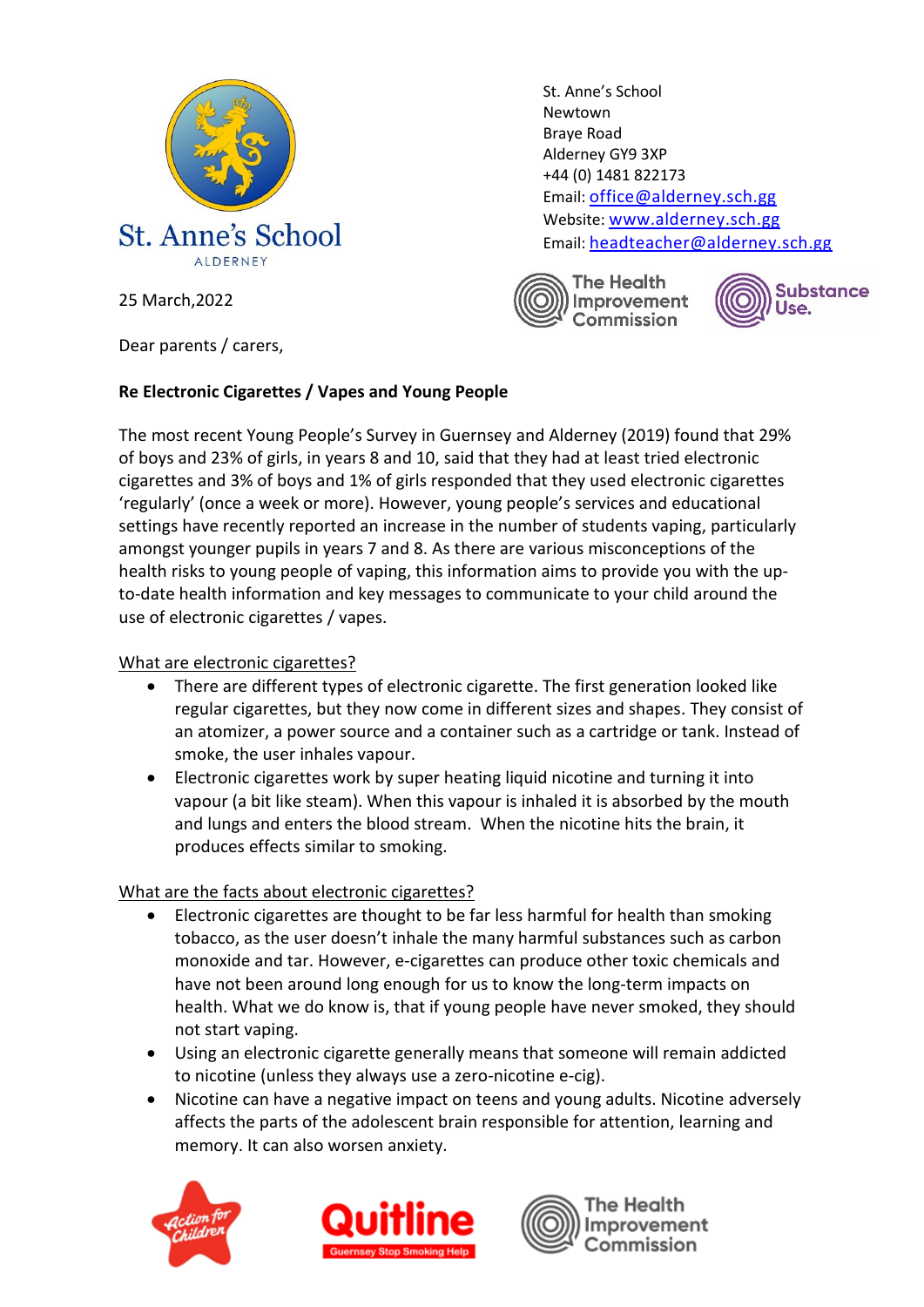- A number of e-cigarette companies are owned by big tobacco companies. With cigarette smoking rates dropping, these companies need to find new customers – they claim they don't target young people, but research shows most young people try vaping because of the appealing flavours.
- There is a risk that young people will use vapes, become addicted to nicotine and / or move on to tobacco smoking.
- If guidelines are not followed, e-cigarettes represent a fire hazard when charging or using the batteries.
- If an electronic cigarette is modified or altered, it can be highly dangerous. Modifying electronic cigarettes is an increasingly popular pursuit.
- It can be difficult to identify, just by looking, if an e-cigarette has been modified to burn cannabis or another illegal drug. Electronic cigarettes are not currently regulated in Guernsey which means that there is no restriction on the content of products sold in Guernsey, increasing risk.

## Key messages to young people about using electronic cigarettes/vapes:

- Using electronic cigarettes is safer than smoking tobacco, however, people would only be advised to use e-cigarettes as an aid to quitting smoking and preferably after they have already tried licensed nicotine replacement products, such as patches or gum.
- The long-term health impacts of using electronic cigarettes are unknown and therefore they are not appropriate for any child to use.
- Most electronic cigarettes contain nicotine. Nicotine is highly addictive and affects two different chemicals in the brain. If young people want to stop using ecigarettes that contain nicotine, they might find this difficult as they will be addicted to the effects of the nicotine. Nicotine also changes adolescent brain cell activity in the parts of the brain responsible for attention, learning and memory and can also worsen anxiety.
- The strength of e-liquids ranges from zero nicotine, up to or 2%. Again, it's difficult to tell, just by looking, what exactly is in the e-liquid so most young people do not know what they are vaping.
- It is illegal for retailers to sell any nicotine products to under 18's.

# What to do if you're concerned:

- If you have concerns that your child is vaping, then we would encourage you to have an open conversation with them about the facts of using electronic cigarettes.
- You can contact Quitline Guernsey or Action for Children for advice on talking to your child about using electronic cigarettes and the risks involved.

## Contact details:

Action for Children – 01481 700218 /<https://www.facebook.com/AFCguernsey>

Quitline Guernsey – 01481 220021